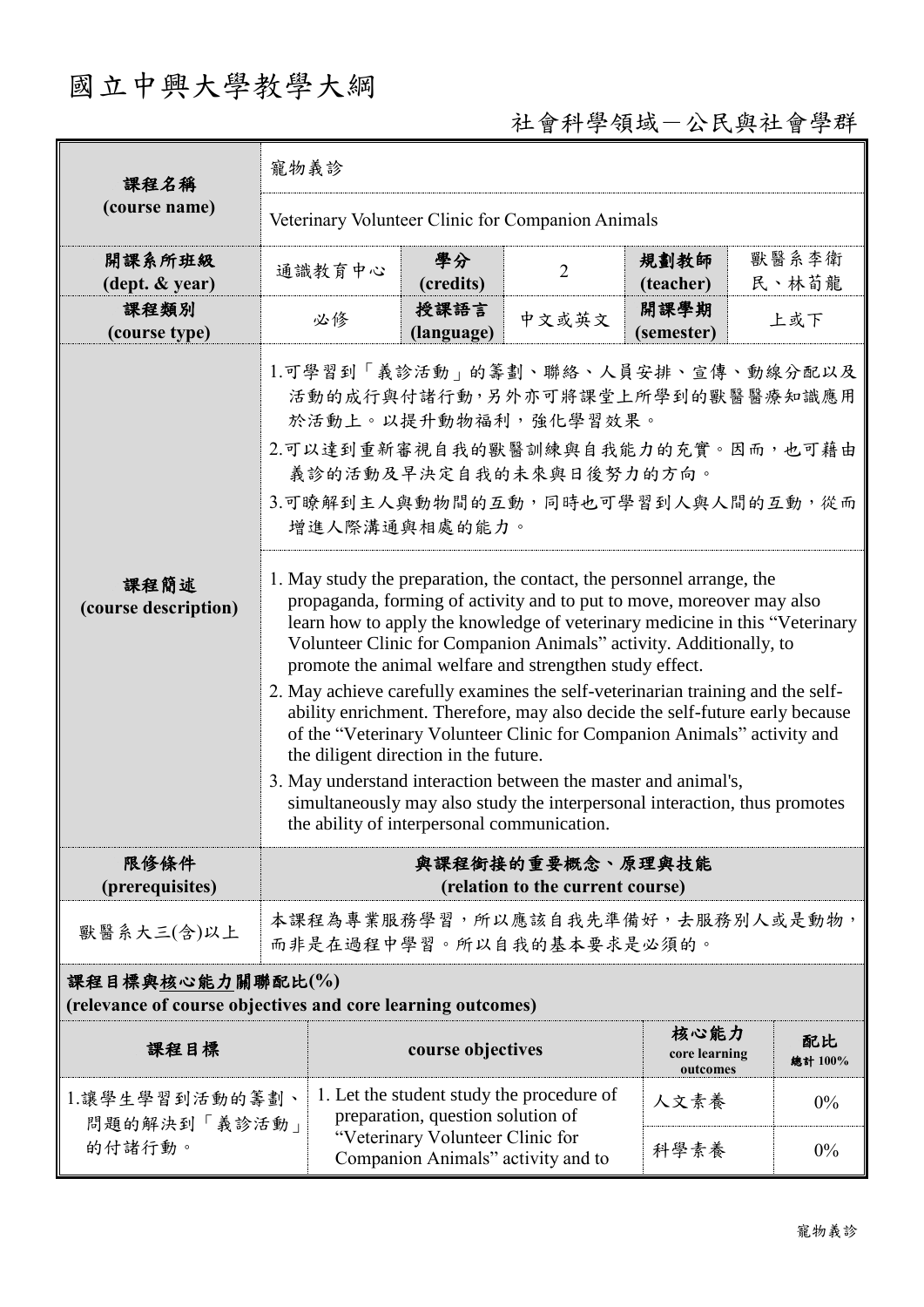| 2.讓學生學習到自我的謙虛,<br>自我能力的充實。<br>3.可瞭解到主人與動物間的<br>互動,同時也可學習到人與<br>人間的互動,從而增進人際<br>溝通與相處的能力。<br>4. 藉由義診的活動,可提升動<br>物福利,並強化學習效果。                                                                                                                                                                                                                                                                                                                                                                                                                                                                                                      |  | put into practice.<br>2. Let the student study the self-modesty,<br>self-ability enrichment.<br>3. May understand interaction between the<br>master and animal's, simultaneously<br>may also study the interpersonal<br>interaction, thus promotes the ability of<br>interpersonal communication.<br>4. By the activity of "Veterinary<br><b>Volunteer Clinic for Companion</b><br>Animals", may promote animal<br>welfare, and strengthen the study effect. |  | 溝通能力<br>創新能力<br>國際視野<br>社會關懷 | 30%<br>20%<br>0%<br>50% |  |  |  |  |
|----------------------------------------------------------------------------------------------------------------------------------------------------------------------------------------------------------------------------------------------------------------------------------------------------------------------------------------------------------------------------------------------------------------------------------------------------------------------------------------------------------------------------------------------------------------------------------------------------------------------------------|--|--------------------------------------------------------------------------------------------------------------------------------------------------------------------------------------------------------------------------------------------------------------------------------------------------------------------------------------------------------------------------------------------------------------------------------------------------------------|--|------------------------------|-------------------------|--|--|--|--|
| 課程目標之教學方法與評量方法<br>(teaching and assessment methods for course objectives)                                                                                                                                                                                                                                                                                                                                                                                                                                                                                                                                                        |  |                                                                                                                                                                                                                                                                                                                                                                                                                                                              |  |                              |                         |  |  |  |  |
| 教學方法 (teaching methods)                                                                                                                                                                                                                                                                                                                                                                                                                                                                                                                                                                                                          |  | 學習評量方式 (evaluation)                                                                                                                                                                                                                                                                                                                                                                                                                                          |  |                              |                         |  |  |  |  |
| 講授<br>討論<br>專題探討                                                                                                                                                                                                                                                                                                                                                                                                                                                                                                                                                                                                                 |  | 心得報告書寫50%<br>自我發表 50%                                                                                                                                                                                                                                                                                                                                                                                                                                        |  |                              |                         |  |  |  |  |
| 授課內容 (單元名稱與內容、習作/考試進度、備註)<br>(course content and homework/tests schedule)                                                                                                                                                                                                                                                                                                                                                                                                                                                                                                                                                        |  |                                                                                                                                                                                                                                                                                                                                                                                                                                                              |  |                              |                         |  |  |  |  |
| 第一週<br>獸醫發展趨勢與義診之簡介<br>第二週<br>義診活動的規劃(一)<br>義診所需的配備與人員。<br>第三週<br>義診活動的規劃(二)<br>分組規劃「義診活動」。製作日誌手冊。<br>專業獸醫知識與自我能力的審思。<br>第四週<br>自我能力有哪些?義診時,我能做哪些工作?自我學習的規劃。<br>第五週<br>分組推演「義診活動」。<br>每一組發表該組的義診活動。人員的工作分配、宣傳、當地主管政府之聯絡等事項。<br>第六週<br>分組推演「義診活動」。<br>每一組發表該組的義診活動。人員的工作分配、宣傳、當地主管政府之聯絡等事項。<br>台中市政府可愛動物之家參訪與義診。<br>第七週<br>了解寵物收留單位之作業流程,以及收養動物之義診。<br>事後檢討,提心得報告並討論。<br>第八週<br>第九週<br>期中考一規劃義診活動企劃書。<br>第十週<br>規劃第二次義診地點及相關作業。<br>第十一週<br>流程操練。<br>第十二週<br>實地義診(地點時間另決定)<br>第十三週<br>事後檢討,提心得報告並討論。<br>第十四週<br>邀請獸醫學會協助獸醫週之義診活動。<br>第十五週<br>獸醫週義診活動。<br>第十六週<br>事後檢討,提心得報告並討論。<br>第十七週<br>學期活動總結。<br>第十八週<br>期末考一義診活動對自我能力之成長與反思。 |  |                                                                                                                                                                                                                                                                                                                                                                                                                                                              |  |                              |                         |  |  |  |  |